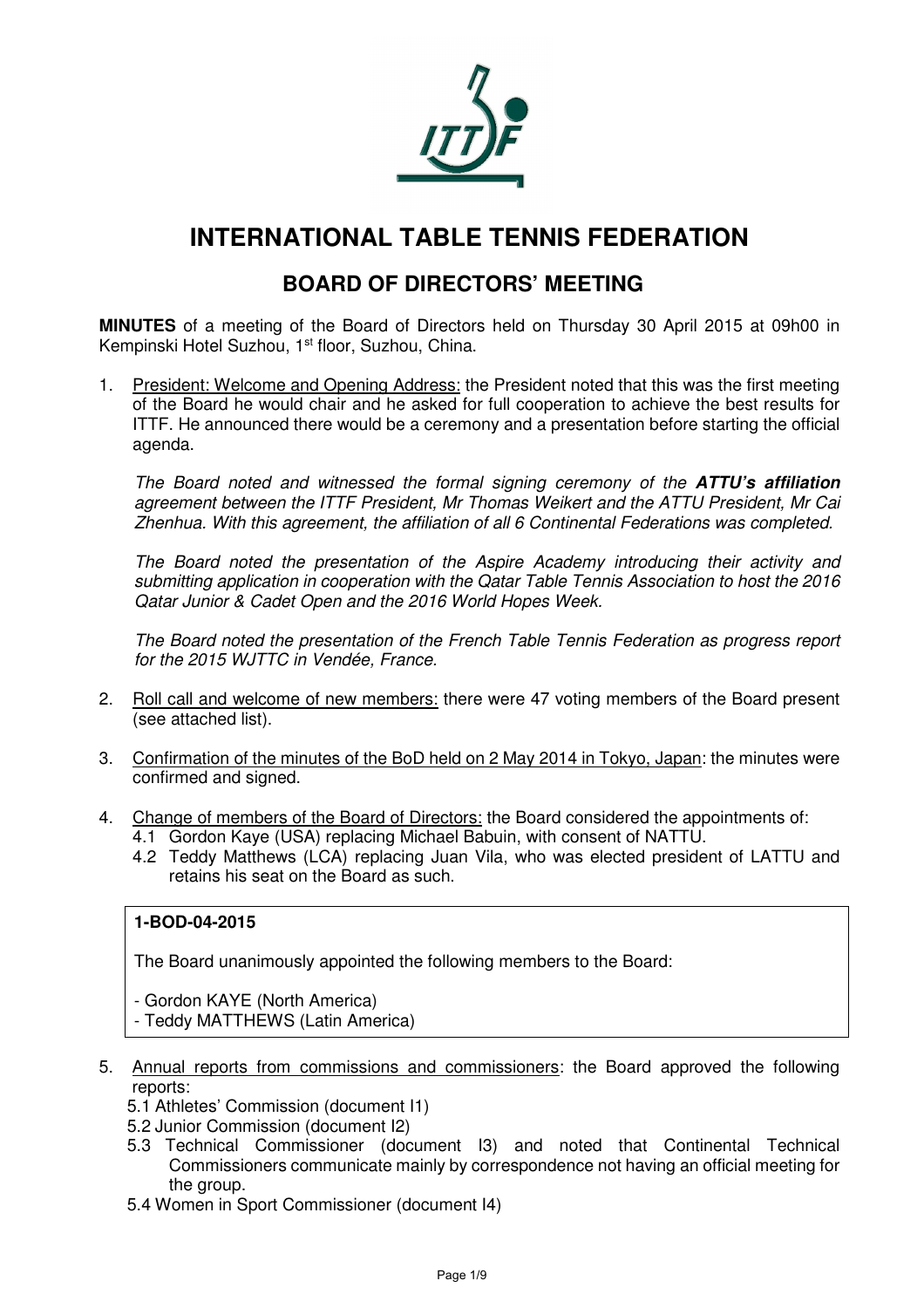

| 6. Propositions and resolutions (document J): the Board considered the following propositions, |
|------------------------------------------------------------------------------------------------|
| which required a simple majority of the votes cast:                                            |

| which required a simple majority of the votes cast: |                     |                                                                                                                                                                                                                                                                                                                                                                            |               |
|-----------------------------------------------------|---------------------|----------------------------------------------------------------------------------------------------------------------------------------------------------------------------------------------------------------------------------------------------------------------------------------------------------------------------------------------------------------------------|---------------|
|                                                     |                     | <b>Proposed by the Rules Committee</b>                                                                                                                                                                                                                                                                                                                                     |               |
|                                                     | To amend 3.2.2.1:   |                                                                                                                                                                                                                                                                                                                                                                            |               |
| 12                                                  | 3.2.2.1             | Playing clothing shall normally consist of a short-sleeved or<br>sleeveless shirt and shorts or skirt or one-part sports outfits,<br>socks and playing shoes; other garments, such as part or all of<br>a track suit, shall not be worn during play except with the<br>permission of the referee.                                                                          | <b>Passed</b> |
|                                                     |                     | <b>Proposed by the Rules Committee</b>                                                                                                                                                                                                                                                                                                                                     |               |
| 13                                                  | To delete 3.2.2.7:  |                                                                                                                                                                                                                                                                                                                                                                            |               |
|                                                     |                     | 3.2.2.7 Any question of the legality or acceptability of playing clothing<br>shall be decided by the referee.                                                                                                                                                                                                                                                              | <b>Passed</b> |
|                                                     |                     | <b>Proposed by the Umpires and Referees Committee</b>                                                                                                                                                                                                                                                                                                                      |               |
|                                                     |                     | To amend 3.2.4.2.2:                                                                                                                                                                                                                                                                                                                                                        |               |
| 14                                                  | 3.2.4.2.2           | The racket control test shall be carried out after the match at<br>random only where the player does not submit the racket for a<br>before match test., but from the quarter finals on, racket control<br>tests should be carried out before all the matches of individual<br>events and the selected individual matches in all team matches.                              | Passed        |
|                                                     |                     | Proposed by the Umpires and Referees Committee                                                                                                                                                                                                                                                                                                                             |               |
|                                                     | To amend 3.2.4.2.3: |                                                                                                                                                                                                                                                                                                                                                                            |               |
| 15                                                  | 3.2.4.2.3           | Rackets that do not pass the racket control test before the match<br>cannot be used but may be replaced by a second racket, which<br>may be tested immediately if time permits, but if not, will be<br>tested after the match; in the case where rackets do not pass a<br>random racket control test after the match, the offending player<br>will be liable to penalties. | <b>Passed</b> |
|                                                     |                     | Proposed by the Japan Table Tennis Association                                                                                                                                                                                                                                                                                                                             |               |
|                                                     |                     | To amend 3.2.5.3 and related 3.2.5.3.2 and 3.2.5.3.3                                                                                                                                                                                                                                                                                                                       | Passed as     |
| 16                                                  | 3.2.5.3             | With the exception of LED (light-emitting diode), and similar<br>devices, advertisements on the surrounds of the sides of the<br>playing area, fluorescent, luminescent or glossy colours shall not<br>be used anywhere in the playing area and the background colour<br>of the surrounds shall remain dark.                                                               | amended       |
|                                                     |                     | Proposed by the Umpires and Referees Committee                                                                                                                                                                                                                                                                                                                             |               |
| 17                                                  | To delete 3.2.5.5:  |                                                                                                                                                                                                                                                                                                                                                                            | <b>Passed</b> |
|                                                     |                     | 3.2.5.5 The main colour of markings on flooring shall be clearly different<br>from the colour of the ball in use.                                                                                                                                                                                                                                                          |               |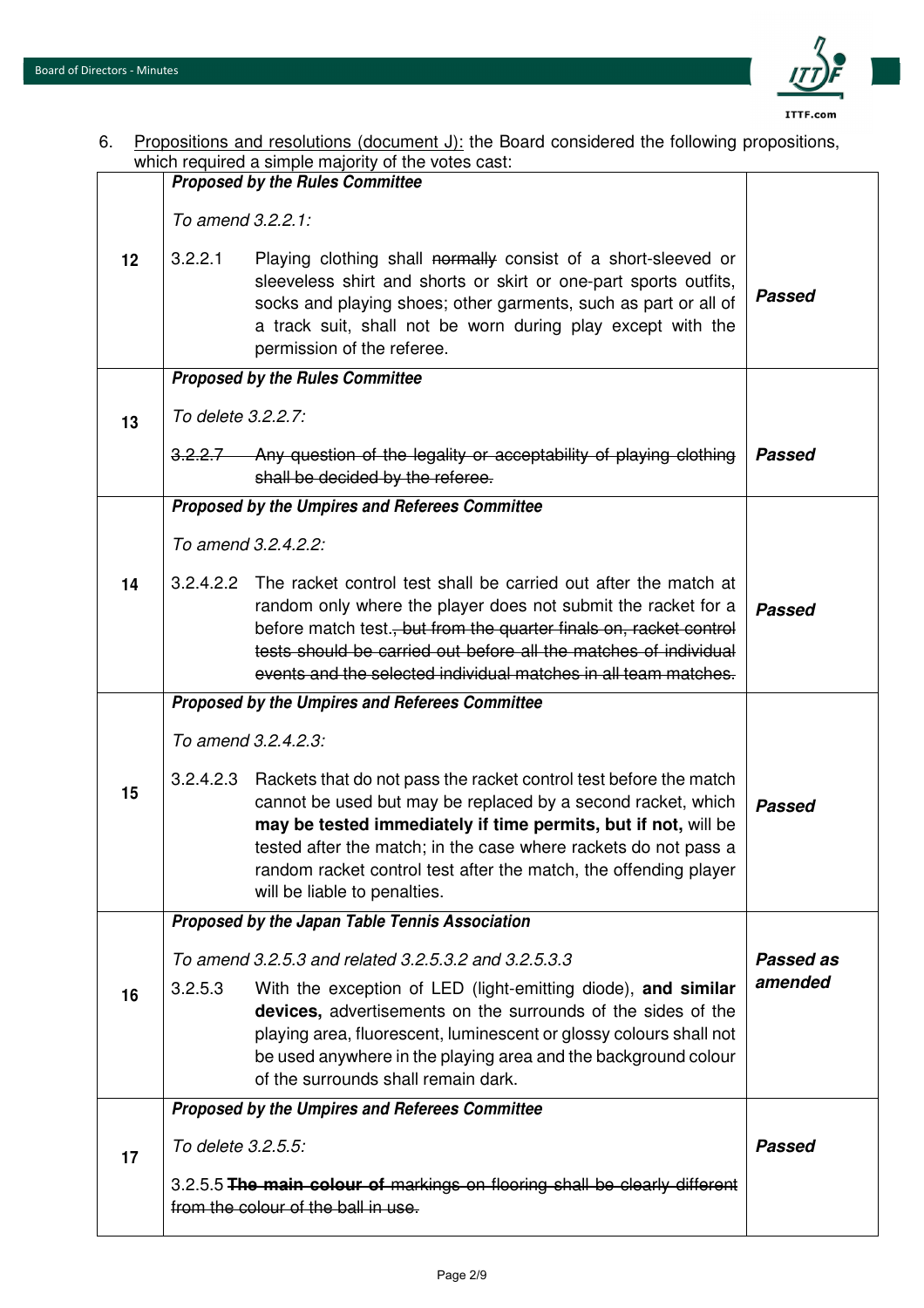

|                      | time-out is to be taken, the final decision shall be made by the<br>player or pair in an individual event and by the captain in a team<br>event.                                                                                                                                                                                                                                                                                                                                                                                                                    | <b>Defeated</b>                                                                                                                                                                                                                                                                                                                                                                                                                                                                                   |
|----------------------|---------------------------------------------------------------------------------------------------------------------------------------------------------------------------------------------------------------------------------------------------------------------------------------------------------------------------------------------------------------------------------------------------------------------------------------------------------------------------------------------------------------------------------------------------------------------|---------------------------------------------------------------------------------------------------------------------------------------------------------------------------------------------------------------------------------------------------------------------------------------------------------------------------------------------------------------------------------------------------------------------------------------------------------------------------------------------------|
|                      |                                                                                                                                                                                                                                                                                                                                                                                                                                                                                                                                                                     |                                                                                                                                                                                                                                                                                                                                                                                                                                                                                                   |
|                      |                                                                                                                                                                                                                                                                                                                                                                                                                                                                                                                                                                     |                                                                                                                                                                                                                                                                                                                                                                                                                                                                                                   |
| 3.5.1.3              | Players may receive advice only during the intervals between<br>games or during other authorised suspension of play, and not<br>between the end of practice and the start of a match; if any<br>authorised person gives advice at other times the umpire shall<br>hold up a yellow card to warn him or her that any further such<br>offence will result in his or her dismissal from the playing area.<br>Between rallies persons who are authorised to be at the<br>bench / field of play have the possibility to give verbal and<br>visual coaching instructions. | <b>Passed</b><br>with specified<br>effect date<br>and with<br>request to<br><b>Rules Comm.</b><br>and URC to<br>make the final<br>wording                                                                                                                                                                                                                                                                                                                                                         |
|                      |                                                                                                                                                                                                                                                                                                                                                                                                                                                                                                                                                                     |                                                                                                                                                                                                                                                                                                                                                                                                                                                                                                   |
|                      |                                                                                                                                                                                                                                                                                                                                                                                                                                                                                                                                                                     |                                                                                                                                                                                                                                                                                                                                                                                                                                                                                                   |
| 3.5.2.8              | The referee shall have power to disqualify a player from a match,<br>an event or a competition for seriously unfair or offensive<br>behaviour, whether reported by the umpire or not; as he or she<br>does so he or she shall hold up a red card. For less serious<br>offenses, which do not justify disqualification, the referee<br>may decide to report such an offense to a Disciplinary Panel<br>(3.5.2.13).                                                                                                                                                   | <b>Passed</b>                                                                                                                                                                                                                                                                                                                                                                                                                                                                                     |
|                      |                                                                                                                                                                                                                                                                                                                                                                                                                                                                                                                                                                     |                                                                                                                                                                                                                                                                                                                                                                                                                                                                                                   |
| 3.5.2.13<br>3.5.2.14 | A Disciplinary panel appointed by the Executive Committee,<br>consisting of 4 members and a chair, shall decide on<br>appropriate sanctions for offences reported by the referee<br>of an event within 14 days of the end of the event. The<br>Disciplinary Panel shall decide according to directives<br>given by the Executive Committee.<br>An appeal against the Disciplinary Panel's decision may be<br>made by the disciplined player, adviser or official within 15<br>days to the ITTF Executive Committee, whose decision on<br>the matter shall be final. | <b>Passed</b>                                                                                                                                                                                                                                                                                                                                                                                                                                                                                     |
|                      |                                                                                                                                                                                                                                                                                                                                                                                                                                                                                                                                                                     | <b>Proposed by the Rules Committee</b><br>To amend 3.4.4.2.2:<br>3.4.4.2.2 If a player or pair and an adviser or captain disagree whether a<br>Proposed by the German Table Tennis Federation<br>To amend 3.5.1.3:<br>Effective date: 1 October 2016<br>Proposed by the Executive Committee and the Umpires and Referees<br><b>Committee</b><br>To amend 3.5.2.8:<br>Proposed by the Executive Committee and the Umpires and Referees<br><b>Committee</b><br>To insert new 3.5.2.13 and 3.5.2.14: |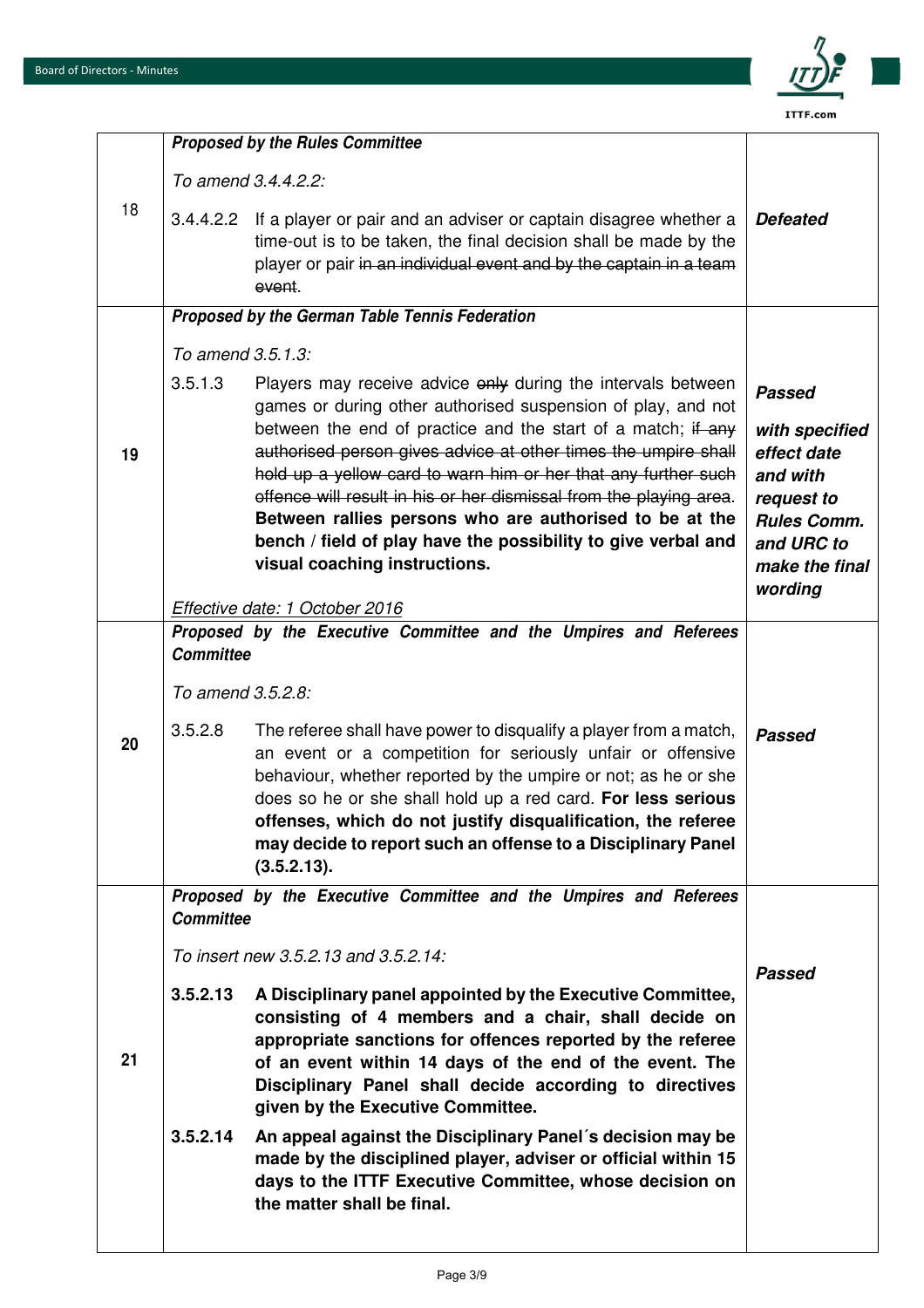

|                 |                                                                                             | <b>Proposed by the Executive Committee</b>                                                                                                                                                                               |                                                                |
|-----------------|---------------------------------------------------------------------------------------------|--------------------------------------------------------------------------------------------------------------------------------------------------------------------------------------------------------------------------|----------------------------------------------------------------|
|                 | To amend $3.7.1.2$ :                                                                        |                                                                                                                                                                                                                          |                                                                |
| 22a             | 3.7.1.2                                                                                     | In any season calendar year, an Association may nominate one<br>senior, one junior and one veterans' open tournament, which it<br>organises as its Senior, Junior and Veterans' Open International<br>Championships:     | It was<br>decided to<br>delete clause<br>3.7.1.2<br>completely |
|                 |                                                                                             | <b>Proposed by the Executive Committee</b>                                                                                                                                                                               |                                                                |
|                 | To delete 3.7.1.2:                                                                          |                                                                                                                                                                                                                          |                                                                |
| 22 <sub>b</sub> | 3,7,1,2                                                                                     | In any calendar year, an Association may stage nominate one<br>senior, one junior and one veterans' open tournament which it<br>organises as its Senior, Junior, Para and Veterans' Open<br>International Championships. | <b>Passed</b>                                                  |
|                 |                                                                                             | Proposed by the Sports Science and Medical Committee                                                                                                                                                                     |                                                                |
|                 | To modify paragraphs 4.1.2.2.4. and 4.1.2.2.9 (Free Hospitality at World<br>Championships): |                                                                                                                                                                                                                          |                                                                |
| 23              | (4.1.2.2)                                                                                   | Organisers shall provide accommodation and meals from the<br>evening before the Championships begin until the morning after<br>the Championships end for )                                                               | Passed                                                         |
|                 | 4.1.2.2.4                                                                                   | up to -4-3 members of the Doping Control Panel appointed by<br>the Sports Science and Medical Committee;                                                                                                                 |                                                                |
|                 | 4.1.2.2.8                                                                                   | up to $-6$ -7 members of the ITTF staff including 1 assisting the<br><b>Doping Control Panel.</b>                                                                                                                        |                                                                |
|                 |                                                                                             |                                                                                                                                                                                                                          |                                                                |
|                 |                                                                                             | Proposed by the Swiss Table Tennis Association                                                                                                                                                                           |                                                                |
|                 | To amend 4.1.3.3.1 (as well as 4.2.3.5, 4.3.6.2.1 and 4.4.6.2.1 accordingly):               |                                                                                                                                                                                                                          |                                                                |
| 24              | (4.1.3.2)                                                                                   | In addition to provisions of 3.8, players having acquired a new<br>nationality and wish to represent the association corresponding<br>to the new nationality shall register with ITTF through this new<br>Association.   | <b>Passed</b>                                                  |
|                 | 4.1.3.3                                                                                     | Such players shall not represent the new association before:)                                                                                                                                                            |                                                                |
|                 | 4.1.3.3.1                                                                                   | 3 years after the date of registration, if the player is under the<br>age of 15 when registered, but only 1 year after the date of<br>registration if the player has never represented another<br>association;           |                                                                |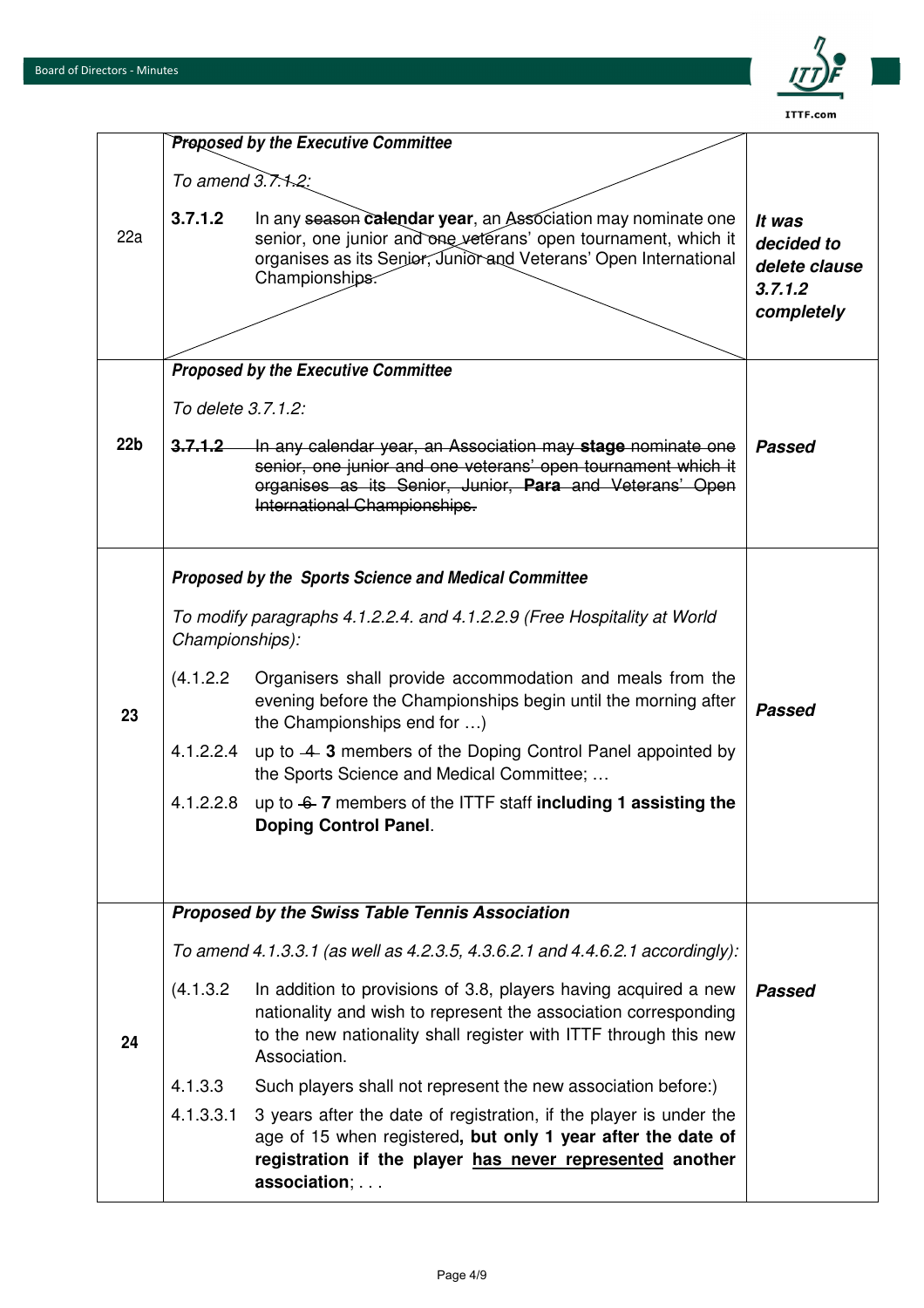

|    | <b>Proposed by the Equipment Committee</b>                                                                                                                                                                                                                                      |                                                                 |
|----|---------------------------------------------------------------------------------------------------------------------------------------------------------------------------------------------------------------------------------------------------------------------------------|-----------------------------------------------------------------|
|    | To modify Technical Leaflets:                                                                                                                                                                                                                                                   |                                                                 |
| 25 | 25.1 T1 Table (update)<br>25.2 T2 Net Assembly (update)<br>25.3 T3 Balls (update)<br>25.4 T4 Racket Coverings (update)<br>25.5 T6 Table Tennis Flooring (update)<br>25.6 T9 Racket Control (update)                                                                             | Passed<br>Passed<br>Passed<br>Passed<br>Passed<br><b>Passed</b> |
| 26 | <b>Proposed by the Brazil TTF</b><br>To modify Technical Leaflet / T1 Table:<br>4.8 The dynamic CoF between the playing surface and that of any ITTF<br>approved ball is specified between a minimum value of 0.6 and a<br>maximum value of 1.0 should not be greater than 0.6. | <b>Deferred to</b><br><b>Resolutions</b>                        |

The Board considered the following resolutions, which required a simple majority of the votes cast: **Proposed by the Athletes Commission** 

|   | To modify the Terms of Reference for Athletes Commission:<br>Chair and Deputy Chair of the Commission<br>5.                                                                                                                                    |                         |
|---|------------------------------------------------------------------------------------------------------------------------------------------------------------------------------------------------------------------------------------------------|-------------------------|
| A | 5.1 The Chair will be proposed to the Executive Committee, and<br>endorsed by the Commission itself. He/she could be an active or<br>retired player.                                                                                           | Passed<br>as<br>amended |
|   | 5.2 The Deputy Chair will be proposed and endorsed by the<br>Commission itself. He/she could be active or retired player.                                                                                                                      |                         |
| B | <b>Proposed by the Brazil TTF</b><br>The ITTF Equipment Committee shall research on the dynamic CoF between<br>the playing surface and any ITTF approved ball, and shall propose<br>modifications on T1 and T3 Technical Leaflets accordingly. | Passed                  |

The Board considered the following separate item, which required simple majority of the votes cast:

| Proposed by the Technical Commissioner and the Competition Program                                                                     |        |
|----------------------------------------------------------------------------------------------------------------------------------------|--------|
| That the playing and qualification system proposed and presented be<br>approved and implemented for the 2016 World Team Championships. | Passed |

7. Appointment of Junior Continental Commissioners: the Board noted the appointments of the Continental Junior Commissioners by the Executive Committee as follows after the AGM approved Proposition No.4a:

|                                   | Commissioner Dennis DAVIS (North America) |  |
|-----------------------------------|-------------------------------------------|--|
| <b>Continental Commissioners:</b> |                                           |  |
| Africa                            | Oluranti LAJIDE (Africa)                  |  |
| Asia                              | Afshin BADIEE (Asia)                      |  |
| Europe                            | Heike AHLERT (Europe)                     |  |
| Latin America                     | Carlos ESNARD (Latin America)             |  |
| Oceania                           | James MORRIS (Oceania)                    |  |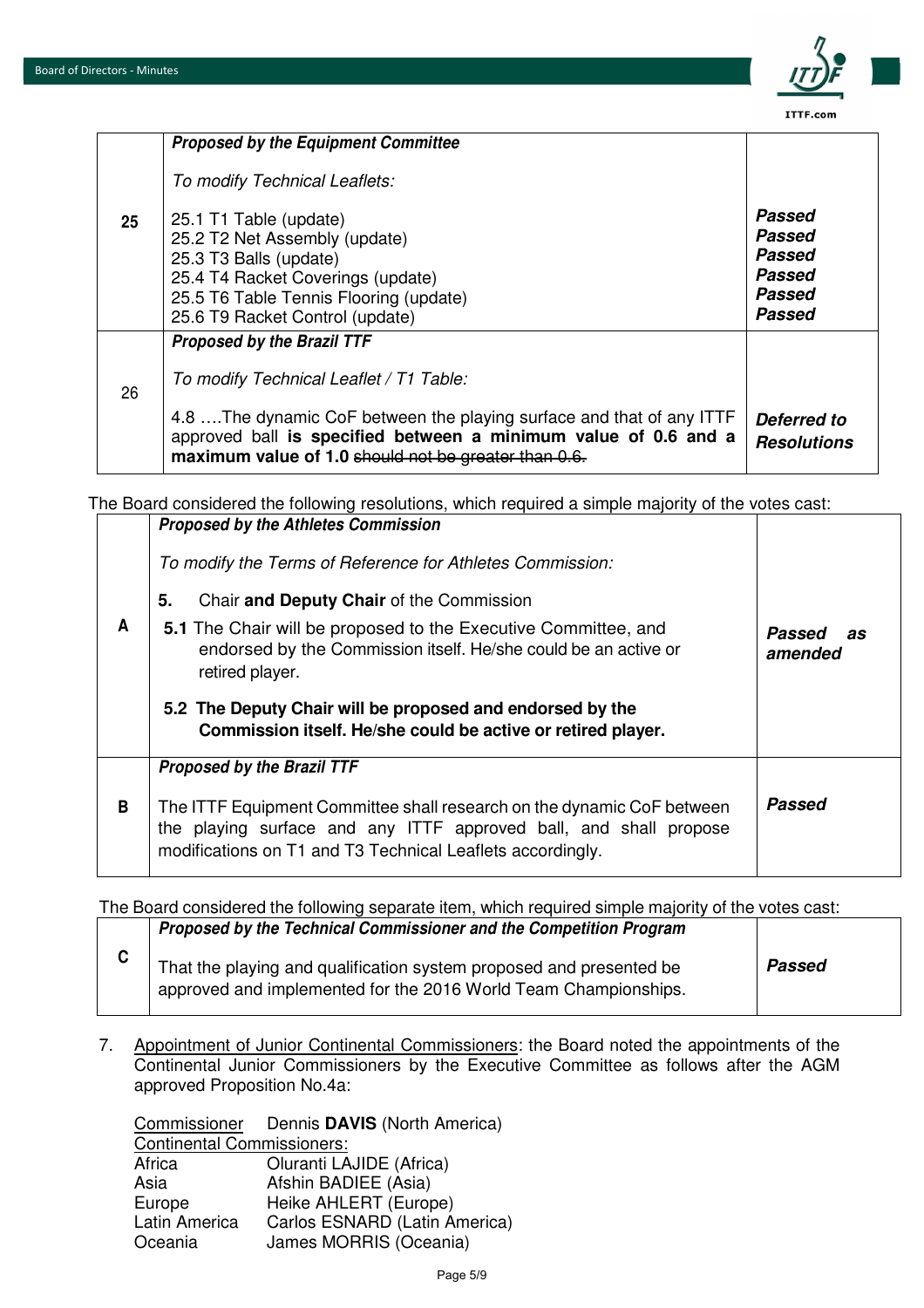

8. Appointment of committee chairs and Special appointments (item 13): the Board considered the recommendations of the Executive Committee:

| <b>Equipment</b>                              | Chair<br>Deputy Chair                                                      | <b>Federico LINEROS</b><br>Paul SCHILTZ                          |
|-----------------------------------------------|----------------------------------------------------------------------------|------------------------------------------------------------------|
| <b>Media</b>                                  | Chair<br>Deputy Chair                                                      | <b>Arne MADSEN</b><br>Manfred SCHILLINGS                         |
|                                               | <b>Special Advisor</b><br><b>Special Advisor</b><br><b>Special Advisor</b> | Sheri CIOROSLAN<br>Chandra MADHOSINGH<br>Michel De CHADAREVIAN   |
| <b>Rules</b>                                  | Chair<br>Deputy                                                            | <b>Rudolf SPORRER</b><br><b>Philip MALES</b>                     |
|                                               | <b>Special Advisor</b><br>Special Advisor                                  | Azmy IBRAHIM<br>Nabil ALMAMOON                                   |
| <b>Sports Science &amp;</b><br><b>Medical</b> | Chair<br>Deputy<br>Chief Anti-Doping                                       | Prof. Miran <b>KONDRIC</b><br>Kazuto YOSHIDA<br>Dr. Shiro MATSUO |
|                                               | <b>Special Advisor</b>                                                     | Dr. Jean-Francois KAHN                                           |
| <b>Umpires &amp; Referees</b>                 | Chair<br>Deputy (Umpires)<br>Deputy (Referees)                             | Ronald WEE Tui Yong<br>Norman TANG<br><b>Werner THURY</b>        |
|                                               | <b>Special Advisor</b><br><b>Special Advisor</b><br><b>Special Advisor</b> | <b>Patrick RINGEL</b><br>Mike SKINNER<br>Michael ZWIPP           |
| <b>Veterans</b>                               | Chair<br>Deputy                                                            | Reto <b>BAZZI</b><br><b>Galal EZZ</b>                            |
| <b>PARA TT Division</b>                       | Chair<br>Deputy                                                            | Dorte DARFELT<br>Nico VERSPEELT                                  |
|                                               | <b>Special Advisor</b>                                                     | Oeivind ERIKSEN                                                  |

#### **2-BOD-04-2015**

The Board unanimously approved the appointments of the chairs, deputy chairs and special advisors as proposed.

The Board noted that:

- It would be desired to have more women in the committees.
- The Special Advisors have similar status to corresponding members.
- The Finance Committee has a different structure than other committees.
- 9. World Junior Championships: the Board noted updates in relation to:
	- 9.1 World Junior Championships 2015 (Vendee, France)
	- 9.2 World Junior Championships 2016 (Cape Town, South Africa)
	- 9.3 World Junior Championships 2017 (bids open in September 2015)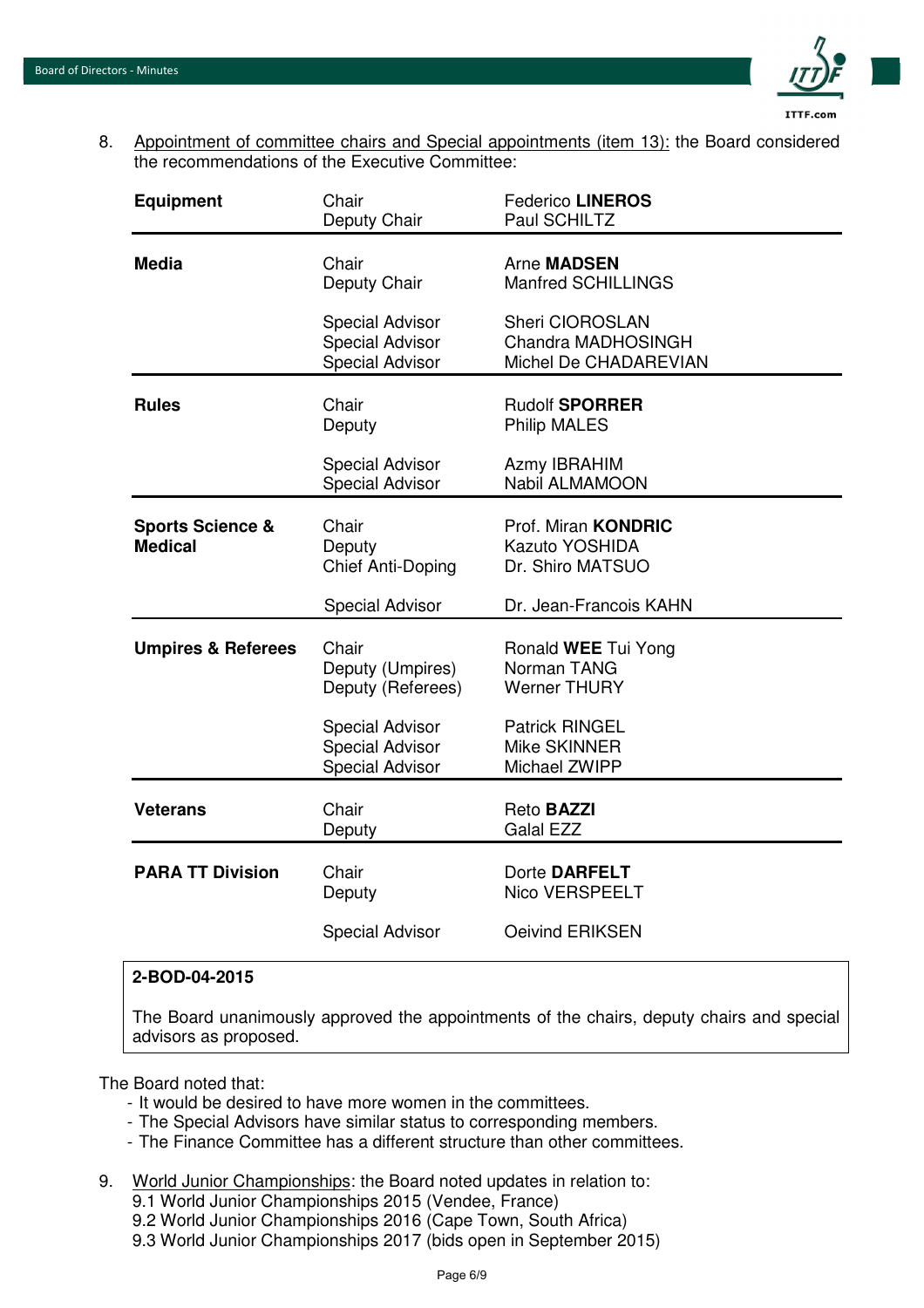

10. Global Junior Programme: the Board noted updates in relation to:

10.1 World Cadet Challenge – Excellent organization of the 2014 edition by Barbados TTA and the fact of not having allocated yet the 2015 edition.

10.2 World Junior Circuit and Finals – presentation of the very successful 2014 GJCF event held in Paraguay including a video and statistics by the Director of Operations. 2015 Finals are not yet allocated.

11. World Title Events and World Tour update: the Board noted presentation including statistics by the CEO

Mr Azevedo congratulated ITTF for the statistics for both junior and senior event and encouraged the strong associations to participate more in the ITTF World Tour and World Junior Circuit. He mentioned tennis as an example where players are obliged to participate.

- 12. Updates of Technical Leaflets (document K): covered under Proposition No.25
- 13. Special appointments: covered under item 8
- 14. Ratification of the work done by the committees, commissions and working groups:

#### **3-BOD-04-2015**

The Board resolved to ratify the work done by the committees, commissions and commissioners.

15. Next meeting: the Board noted that its next meeting would be held in Kuala Lumpur on 3 March 2016

#### 16. Any other business:

- 16.1 Mr Kramer proposed to have an analysis of the World Ranking. The President explained that a working group would be established involving different stakeholders for a possible change in the World Ranking system, but not before the Rio Olympic Games.
- 16.2 Mr Azevedo requested the Executive Committee to create the ITTF Code of Ethics.
- 16.3 The 2016 WTTC organisers wish to create special trophy for the Most Valuable Player of the championships. Competition, Marketing and Promotion staff would work together with organisers to create a tradition at WTTCs.
- 16.4 The colour of the equipment for the Rio Olympic Games would be announced in due time in advance and the same equipment would be used at the Olympic test event as at the Games. If any changes are needed, there is enough time to adjust. Colour combination for Olympic Games is different as OG organisers have their own ideas for the Look of the Games.
- 16.5 The proposal for hand signals by the umpires was tested at the Global Junior Circuit Finals, however the input on the survey was not sufficient due to small number of participants, so the EC requested for further testing of the experiment.

#### 17. Adjournment

There being no further business, the meeting ended at 12h40.

\_\_\_\_\_\_\_\_\_\_\_\_\_\_\_\_\_\_\_\_\_\_\_\_\_\_\_\_\_\_ \_\_\_\_\_\_\_\_\_\_\_\_\_\_\_\_\_\_\_\_\_\_\_\_\_\_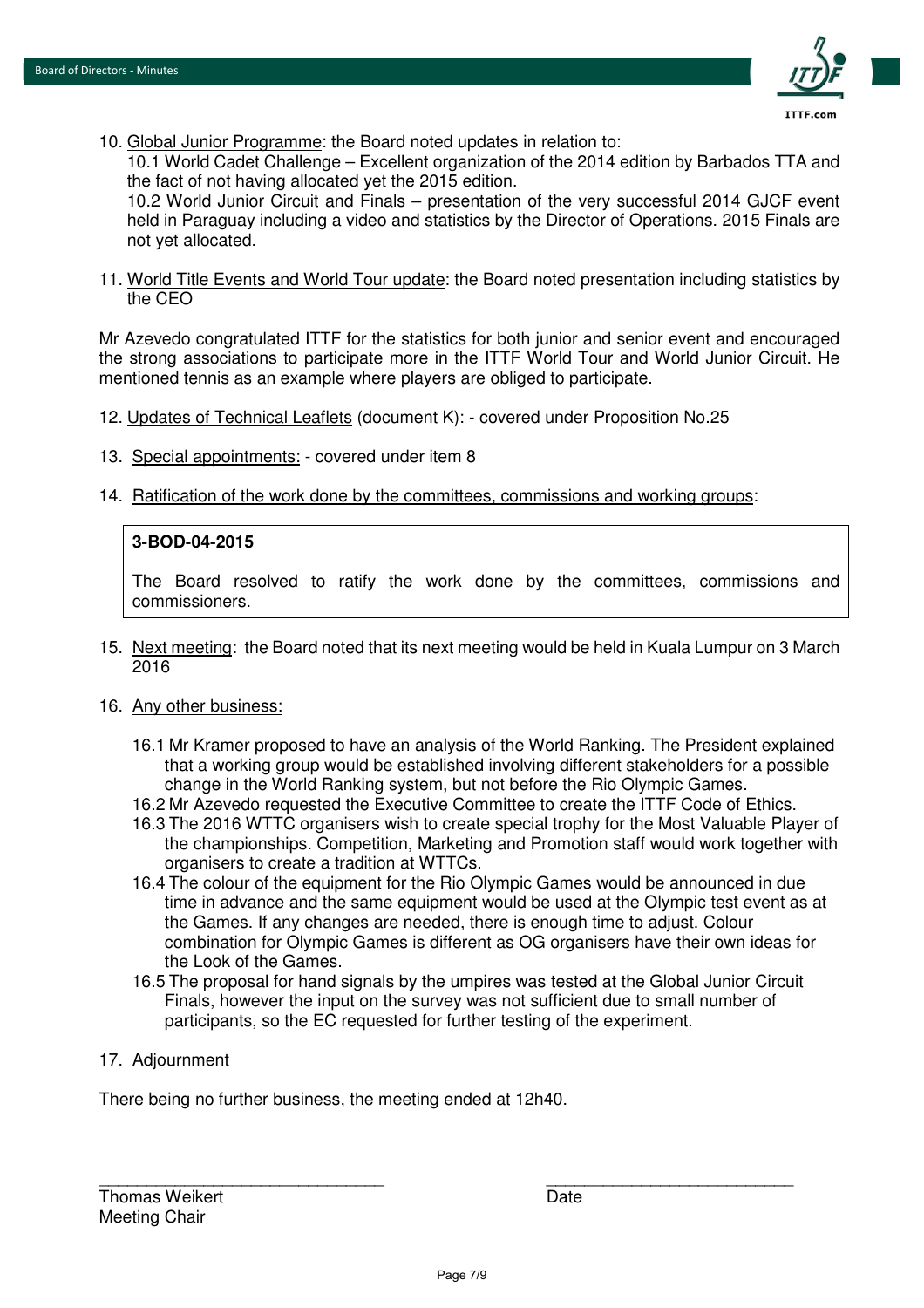## **2015 BOARD OF DIRECTORS' MEETING - ATTENDANCE REGISTER**

| <b>Function</b>                             | <b>Name</b>                      | <b>Notes</b>           |
|---------------------------------------------|----------------------------------|------------------------|
| <b>EXECUTIVE COMMITTEE</b>                  |                                  |                        |
| President                                   | <b>WEIKERT Thomas</b>            |                        |
| Deputy President                            | <b>AL-MOHANNADI Khalil</b>       |                        |
| <b>Vice Presidents</b>                      | <b>HAJEM Chérif</b>              |                        |
|                                             | SHI Zhihao                       |                        |
|                                             | <b>MAEHARA Masahiro</b>          |                        |
|                                             | <b>RIVERA Melecio Eduardo</b>    |                        |
|                                             | <b>GILLMANN Patrick</b>          |                        |
|                                             | <b>BURTON Bruce</b>              |                        |
|                                             | SÖRLING Petra                    |                        |
| <b>CONTINENTAL PRESIDENTS</b>               |                                  |                        |
| Africa                                      | <b>EL-SALHY Khaled</b>           |                        |
| Asia                                        | CAI Zhenhua                      |                        |
| Europe                                      | <b>KRAMER Ronald</b>             |                        |
| Latin America                               | VILA Juan                        |                        |
| <b>North America</b>                        | <b>KIESENHOFER Tony</b>          |                        |
| Oceania                                     | <b>MORRIS James</b>              |                        |
|                                             |                                  |                        |
| CONTINENTAL REPRESENTATIVES - AFRICA        |                                  |                        |
|                                             | <b>ABOU BAKHARY Berte</b>        |                        |
|                                             | DJOMBO Henry                     | Apologies              |
|                                             | <b>GUEZO Fortuné Luc Olivier</b> |                        |
|                                             | HAO Thyn Voon                    |                        |
|                                             | <b>KIGGUNDU Thomas</b>           |                        |
|                                             | MONQID El Hajji                  | Apologies              |
| CONTINENTAL REPRESENTATIVES - ASIA          | OLADAPO Olabanji                 |                        |
|                                             | AL-MUFTAH Ali Sultan             | Apologies              |
|                                             | <b>BADIEE Afshin</b>             |                        |
|                                             | <b>CHAIPRASIT Thana</b>          |                        |
|                                             | <b>CHOUDHARY Dhanraj</b>         |                        |
|                                             | PARK Do Cheon                    |                        |
|                                             | <b>SIBTAIN Mohammad</b>          |                        |
|                                             | <b>YUE Tony</b>                  |                        |
| CONTINENTAL REPRESENTATIVES - EUROPE        |                                  |                        |
|                                             | <b>DARFELT Dorte</b>             | <b>Committee Chair</b> |
|                                             | <b>KRIZ Zdenko</b>               |                        |
|                                             | MUNIVRANA Ivo-Goran              |                        |
|                                             | <b>MURDOCH Alexander</b>         | Apologies              |
|                                             | <b>PALIERNE Christian</b>        |                        |
|                                             | <b>ROMANESCU Cristinel</b>       |                        |
|                                             | RÖNMARK Walter                   |                        |
|                                             | <b>SCIANNIMANICO Francesco</b>   |                        |
| CONTINENTAL REPRESENTATIVES - LATIN AMERICA | <b>AGUILAR Leonel</b>            |                        |
|                                             | AZEVEDO Alaor G. P.              |                        |
|                                             | <b>BLANCO Sergio Arturo</b>      |                        |
|                                             | <b>SANTOS Ivan</b>               | Apologies              |
|                                             | <b>TENCA Néstor</b>              |                        |
| CONTINENTAL REPRESENTATIVES - NORTH AMERICA |                                  |                        |
|                                             | <b>BABUIN Mike</b>               |                        |
| CONTINENTAL REPRESENTATIVES - OCEANIA       |                                  |                        |
|                                             | <b>HO Anthony</b>                | Apologies              |
|                                             | <b>IRELAND Graeme</b>            | Commissioner           |
|                                             | <b>KYLE Paul</b>                 |                        |